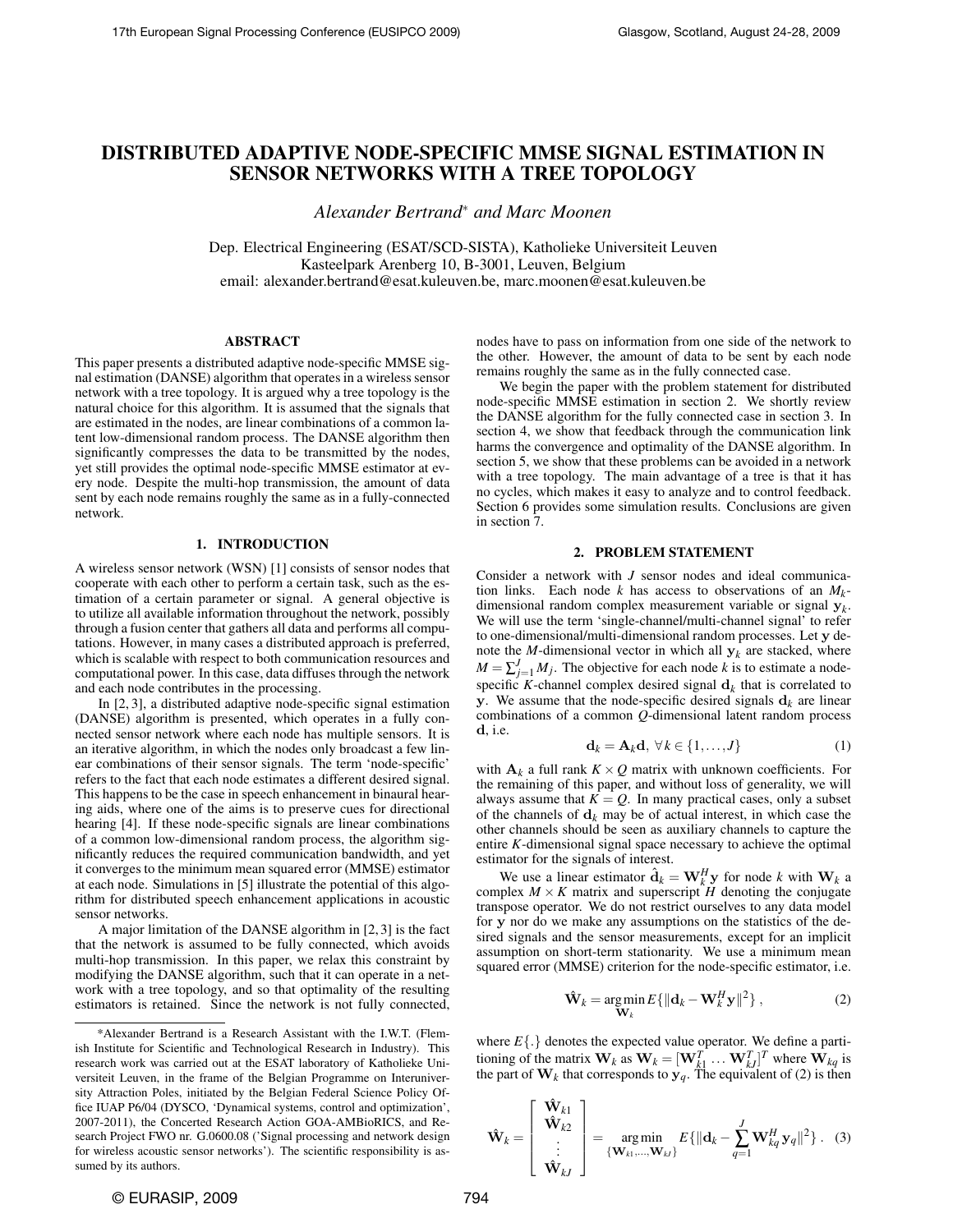The objective is to solve all *J* different MMSE problems (2), i.e. one for each node. Assuming that the correlation matrix  $\mathbf{R}_{yy}$  =  $E\{yy^H\}$  has full rank, the solution of (2) is

$$
\hat{\mathbf{W}}_k = \mathbf{R}_{yy}^{-1} \mathbf{R}_{yd_k} \tag{4}
$$

with  $\mathbf{R}_{y d_k} = E\{\mathbf{y} \mathbf{d}_k^H\}$ .  $\mathbf{R}_{y d_k}$  can be estimated by using training sequences, or by exploiting on-off behavior of the desired signal, e.g. in a speech-plus-noise model, as in [5, 6].

## 3. THE DANSE*K* ALGORITHM IN A FULLY CONNECTED NETWORK

To find the optimal MMSE solution (4) in each node, each *M<sup>k</sup>* channel signal  $y_k$  has to be communicated to all other nodes in the network, which at first sight requires a large communication bandwidth. One possibility to reduce the bandwidth is to broadcast only a few linear combinations of the  $M_k$  signals in  $y_k$ . In [2, 3], the  $DANSE<sub>K</sub>$  algorithm is introduced, operating in a fully connected network in which nodes broadcast only *K* linear combinations of their sensor signals, and yet the algorithm converges to the optimal estimators (4) when  $K = Q$ . The subscript K in DANSE<sub>K</sub> refers to the maximum number of signals that are broadcast by each node. The DANSE*K* algorithm then yields a compression with a factor of  $\frac{M_k}{K}$ . Since the *K* broadcast signals will be highly correlated, further joint compression is possible, but we will not take this into consideration throughout this paper.

In this section, we briefly review the  $DANSE<sub>K</sub>$  algorithm for fully connected networks. For the sake of an easy exposition, we describe the algorithm for batch mode operation. The iterative characteristic of the algorithm may therefore suggest that the same data must be broadcast multiple times, i.e. once after every iteration. However, in practical applications, iterations are spread over time, which means that subsequent estimations of the correlation matrices are performed on different signal segments. By exploiting the implicit assumption on short-term stationarity of the signals, every data segment only needs to be broadcast once, yet the convergence of  $DANSE<sub>K</sub>$  and the optimality of the resulting estimators, as described infra, are preserved.

#### 3.1 The DANSE*K* algorithm

DANSE*K* is an iterative algorithm, in which each node *k* broadcasts the *K*-channel signal  $\mathbf{z}_k^i = \mathbf{W}_{kk}^{iH} \mathbf{y}_k$  with  $\mathbf{W}_{kk}^i$  the current estimate of  $W_{kk}$  at iteration *i*. A node  $\ddot{k}$  can transform the *K*-channel signal  $z_q^i$  that it receives from another node *q* by a  $K \times K$  transformation matrix  $\mathbf{G}_{kq}^{i}$ . The parametrization of the  $\mathbf{W}_{k}$  at node *k* in iteration *i* is therefore

$$
\mathbf{W}_{k}^{i} = \begin{bmatrix} \mathbf{W}_{11}^{i} \mathbf{G}_{k1}^{i} \\ \vdots \\ \mathbf{W}_{JJ}^{i} \mathbf{G}_{kj}^{i} \end{bmatrix} .
$$
 (5)

Here, node *k* can only optimize the parameters  $W_{kk}^{i}$  and  $G_{k}^{i} =$  $[\mathbf{G}_{k1}^{iT} \dots \mathbf{G}_{kJ}^{iT}]^T$ . We assume that  $\mathbf{G}_{kk}^i = \mathbf{I}_K$  for any *i* with  $\mathbf{I}_K$  denoting the *K* × *K* identity matrix. We will use  $G_{k-q}^i$  to denote the matrix  $G_k^i$  without  $G_{kq}^i$ .

The  $DANSE_K$  algorithm consists of the following iteration steps:

- 1. Initialize  $i \leftarrow 0$  $k \leftarrow 1$  $∀ q ∈ {1, ..., J} : **W**<sub>qq</sub> ← **W**<sub>qq</sub><sup>0</sup>, **G**<sub>q-q</sub> ← **G**<sub>q-q</sub><sup>0</sup>, where **W**<sub>qq</sub><sup>0</sup> and **G**<sub>q-q</sub><sup>0</sup> are random matrices of appropriate dimension.$
- 2. Node *k* updates its local parameters  $\mathbf{W}_{kk}^{i}$  and  $\mathbf{G}_{k-k}^{i}$  to minimize the local MSE, based on its inputs consisting of the sensor signals  $y_k$  and the compressed signals  $z_q^i = \mathbf{W}_{qq}^{iH} y_q$  that it receives from the other nodes  $q \neq k$ . This corresponds to solving

a smaller local MMSE problem:

$$
\left[\frac{\mathbf{W}_{kk}^{i+1}}{\mathbf{G}_{k-k}^{i+1}}\right] = \underset{\mathbf{W}_{kk},\mathbf{G}_{k-k}}{\arg\min} E\left\{ \|\mathbf{d}_k - \left[\mathbf{W}_{kk}^H \,|\, \mathbf{G}_{k-k}^H\right] \left[\frac{\mathbf{y}_k}{\mathbf{z}_{-k}^i}\right] \,|\,^{2} \right\} \tag{6}
$$

with  $\mathbf{z}_{-k}^i = \left[\mathbf{z}_1^{i} \cdots \mathbf{z}_{k-1}^{i} \mathbf{z}_{k+1}^{i} \cdots \mathbf{z}_J^{i} \right]^T$ . The parameters of the other nodes do not change, i.e.

$$
\forall q \in \{1,\ldots,J\} \setminus \{k\} : \mathbf{W}_{qq}^{i+1} = \mathbf{W}_{qq}^{i}, \mathbf{G}_{q-q}^{i+1} = \mathbf{G}_{q-q}^{i} . \tag{7}
$$

3.  $k \leftarrow (k \mod J) + 1$  $i \leftarrow i+1$ 

4. Return to step 2

#### 3.2 Convergence and optimality of DANSE*K*

Theorem 3.1. *Consider a fully connected graph and assume that*  $(1)$  is satisfied with  $K = Q$ . Then the DANSE<sub>K</sub> algorithm converges *for any initialization of its parameters to the MMSE solution (4) for all k.*

*Proof.* See [2].

# $\Box$

## 4. DANSE*K* WITH FEEDBACK

If the network is not fully connected, nodes will have to pass on information from one side of the network to the other. One can make the network virtually fully connected by letting nodes act as relays to eventually provide every node with all signals y*<sup>k</sup>* . This is however not scalable in terms of communication bandwidth, and the routing of the data streams can become very complex for large networks.

A more elegant approach is to let each node transmit linear combinations of all its inputs, i.e. its own sensor signals as well as the inputs provided by other nodes. For instance, one can apply the same  $DANSE<sub>K</sub>$  algorithm as in the previous section, but now let each node *k* transmit the *K*-channel signal  $\mathbf{z}_k^i = \mathbf{W}_k^{i}$  y to its neighbors, i.e. its own node-specific estimated signal. The parametrization of the  $\mathbf{W}_k^i$  at node  $k$  in iteration *i* then becomes

$$
\mathbf{W}_{k}^{i} = \begin{bmatrix} \mathbf{O} \\ \mathbf{W}_{kk}^{i} \\ \mathbf{O} \end{bmatrix} + \sum_{q \in \mathcal{N}_{k}} \mathbf{W}_{q}^{i} \mathbf{G}_{kq}^{i} , \qquad (8)
$$

with O denoting an all-zero matrix of appropriate dimension, and with  $\mathcal{N}_k$  denoting the set of nodes that are connected to node  $k$ , node *k* excluded. The matrices  $G_{kq}^{i}$  are constrained to all-zero matrices if there is no connection between node *k* and node *q*. Notice that (8) provides an implicit definition of the  $W_k^i$ 's.

## 4.1 Loss of optimality

In this section, we briefly explain why  $DANSE_K$  cannot achieve the optimal estimators when using parametrization (8). Since the convergence analysis becomes very complex for non-trivial networks, we explain this via a simple two-node network $1$ 

Theorem 4.1. *Consider a two-node network. Let*  $\{\hat{\mathbf{W}}_{11}, \hat{\mathbf{W}}_{22}, \hat{\mathbf{G}}_{12}, \hat{\mathbf{G}}_{21}\}$  be an equilibrium setting of the DANSE<sub>K</sub> algorithm using parametrization (5). Assuming  $\hat{G}_{12}\hat{G}_{21}\neq I_K$ , *then the setting*  $\{\mathbf{W}_{11},\mathbf{W}_{22},\mathbf{G}_{12},\mathbf{G}_{21}\}$  *defined by* 

$$
\mathbf{W}_{11} = \mathbf{\hat{W}}_{11} (\mathbf{I}_{K} - \hat{\mathbf{G}}_{12} \hat{\mathbf{G}}_{21})
$$
  
\n
$$
\mathbf{W}_{22} = \mathbf{\hat{W}}_{22} (\mathbf{I}_{K} - \hat{\mathbf{G}}_{21} \hat{\mathbf{G}}_{12})
$$
  
\n
$$
\mathbf{G}_{12} = \hat{\mathbf{G}}_{12}
$$
  
\n
$$
\mathbf{G}_{21} = \hat{\mathbf{G}}_{21}
$$

<sup>&</sup>lt;sup>1</sup>Notice that a two-node network is automatically fully connected, so that parametrization (8) is not needed. However, here we do use (8) for illustrative purposes.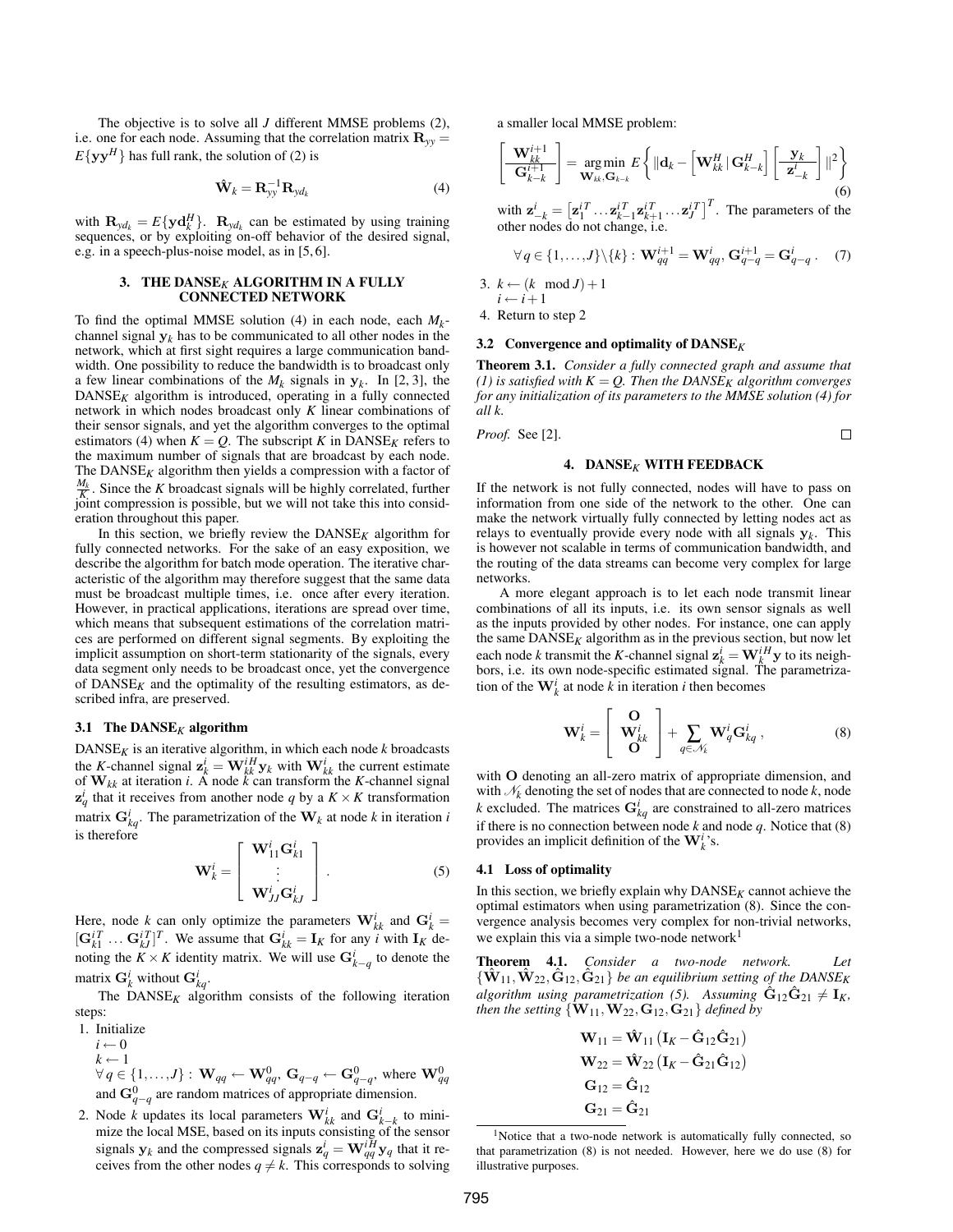*is an equilibrium setting of the DANSEK algorithm using parametrization (8). Both parametrizations produce the same estimators at both nodes.*

## *Proof.* Omitted.

 $\Box$ 

The dual formulation of this theorem also holds. Notice that this theorem does not make any claim on convergence of the algorithm nor on the optimality of the equilibria. Simulations on a twonode network show that convergence does not always occur when parametrization (8) is used, even when an equilibrium setting exists and when the condition  $\hat{G}_{12}\hat{G}_{21} \neq I_K$  in theorem 4.1 is satisfied.

Theorem 4.1 reveals a fundamental problem of parametrization (8) if the node-specific desired signals are linear combinations of a latent *K*-dimensional random process, i.e. if (1) holds with  $K = Q$ . In  $[2]$  it is proven that in this case, the fully connected  $DANSE<sub>K</sub>$ algorithm with parametrization (5) has a unique equilibrium setting, in which  $\hat{G}_{12} = A_2^{-H} A_1^H$  and  $\hat{G}_{21} = A_1^{-H} A_2^H$ , and therefore  $\hat{G}_{12}\hat{G}_{21} = I_K$ . This case was excluded in theorem 4.1. It can be shown that for any network with  $J$  nodes, the  $DANSE_K$  algorithm loses its optimality properties when parametrization (8) is used:

Theorem 4.2. *Consider a network with J nodes. If (1) holds* with  $K = Q$ , then the optimal estimators  $\hat{W}_k$  given in (4) can*not be an equilibrium setting of the DANSEK algorithm that uses parametrization (8).*

*Proof.* Omitted.

Notice that it are exactly the assumptions that guarantee convergence to (4) in the fully connected parametrization (5), that now exclude the usage of parametrization (8).

#### 4.2 Direct and indirect feedback

The fundamental problem with parametrization (8) may be referred to as 'feedback'. This term refers to the fact that the contribution of the sensor signals  $y_k$  provided by node  $k$  is also present in the signals  $z_q^i$  that node *k* receives from the neighboring nodes  $q \in \mathcal{N}_k$ . This results in a solution space for the  $DANSE_K$  algorithm that does not contain the optimal estimators (4), which is pointed out by theorem 4.2.

Furthermore, the feedback that results from parametrization (8) also has a negative influence on the dynamics of the DANSE*K* algorithm. Indeed, a node optimizes its MMSE cost function with respect to its current inputs, but is not aware of the fact that these inputs immediately change after its own update. Intuitively, this explains why it is harder to obtain convergence. Also, feedback makes the analysis of the system much more difficult, and the stability of the equilibria are difficult to predict.

In the remaining of this paper, we distinguish between two forms of feedback: direct and indirect feedback. Direct feedback is caused by the feedback path from node *k* to a neighboring node *q* and back to node *k*. In section 4.3, we show that this type of feedback can be easily controlled. Indirect feedback is more difficult to deal with. It occurs when a signal transmitted by node *k* travels through a path in the network, containing more than two different nodes, and eventually arrives again at node *k*. In section 5, we will avoid indirect feedback by using direct feedback cancellation and by constraining the network to a tree topology.

## 4.3 Direct feedback cancellation

To avoid direct feedback, each node must send a different signal to each of its neighbors. Let  $z_{kq}$  denote the signal that node *k* transmits to node *q*, then direct feedback is avoided by choosing

$$
\mathbf{z}_{kq}^{i} = \mathbf{W}_{kk}^{iH} \mathbf{y}_{k} + \sum_{l \in \mathcal{N}_{k} \setminus \{q\}} \mathbf{G}_{kl}^{iH} \mathbf{z}_{lk}^{i}, \qquad (9)
$$

which can also be written as

$$
\mathbf{z}_{kq}^{i} = \mathbf{W}_{k}^{iH} \mathbf{y} - \mathbf{G}_{kq}^{iH} \mathbf{z}_{qk}^{i} . \qquad (10)
$$



Figure 1: Example of a graph with tree topology with 9 sensor nodes.

Notice that these expressions are implicit definitions of the  $z_{kq}^i$ 's, since it is difficult to obtain a general closed form expression due to the remaining indirect feedback. Instead, the expressions (9) and (10) should be viewed as a definition of the process to compute the signal  $z_{kq}^i$ , given the signals that node *k* receives from its neighboring nodes.

Letting each node send a different signal to all of its neighbors causes a significant increase in bandwidth, especially for nodes with many connections. An alternative to avoid direct feedback is to let node *k* broadcast the same signal to all of its neighbors, i.e.  $z_{kq}^i = z_k^i = \mathbf{W}_k^{iH} \mathbf{y}, \forall q \neq k$ , and let the neighbors cancel their own feedback component. Indeed, node *q* has both the signals  $\mathbf{W}_k^{iH} \mathbf{y}$ and  $\mathbf{z}_{qk}^i = \mathbf{z}_q^i$  at its disposal, and therefore node *q* itself can subtract the second term in (10), instead of node  $k$ . Node  $q$  then of course needs to know the coefficients of  $G_{kq}^{i}$ , which must be transmitted by node *k*, and re-transmitted each time this variable is updated. This will cause a minor increase in the necessary communication bandwidth, assuming that the update rate is significantly lower than the sampling rate of the sensors.

## 5. DANSE*K* IN A NETWORK WITH A TREE TOPOLOGY

As mentioned in section 4, direct feedback can be cancelled with only a minor increase in bandwidth. Unfortunately, indirect feedback is more difficult to cancel. However, if direct feedback is cancelled, the data diffuses through the graph in a one-way direction, i.e. data sent by node *k* over an edge of the network graph cannot return to node *k* through the same edge in opposite direction. A tree topology with direct feedback cancellation thus automatically removes indirect feedback, since it contains no cycles. In this section, we will extend the  $DANSE_K$  algorithm to operate in such networks.

#### 5.1 Spanning tree

convergence of the algo-<br>
and Mindux on a two-<br>
not allows once when<br>
not allows that is satisfied.<br>
Hen in satisfied in the state of the state of the state of the state of the content of the content of the content<br>
linea In the sequel, we assume that the network graph has been pruned to a spanning tree of the initial graph. A non-tree graph has multiple possible spanning trees, in which case it is desirable to choose the optimal spanning tree, where optimality can be defined in different ways. For example, the total transmit power can be minimized by determining a minimum spanning tree with e.g. Kruskal's algorithm [7]. One could also minimize the maximum number of hops between any pair of nodes to minimize the transmission delay. This problem is known as the 'minimum diameter spanning tree problem' (MDST). Hybrid approaches are possible, in which a minimum spanning tree is calculated under a constraint that limits the maximum number of hops. This is known as the 'hopconstrained minimum spanning tree problem' (HC-MST). Another relevant problem is the 'optimal communication spanning tree problem' (OCST). An overview of different spanning tree problems, including the ones stated here, can be found in [8].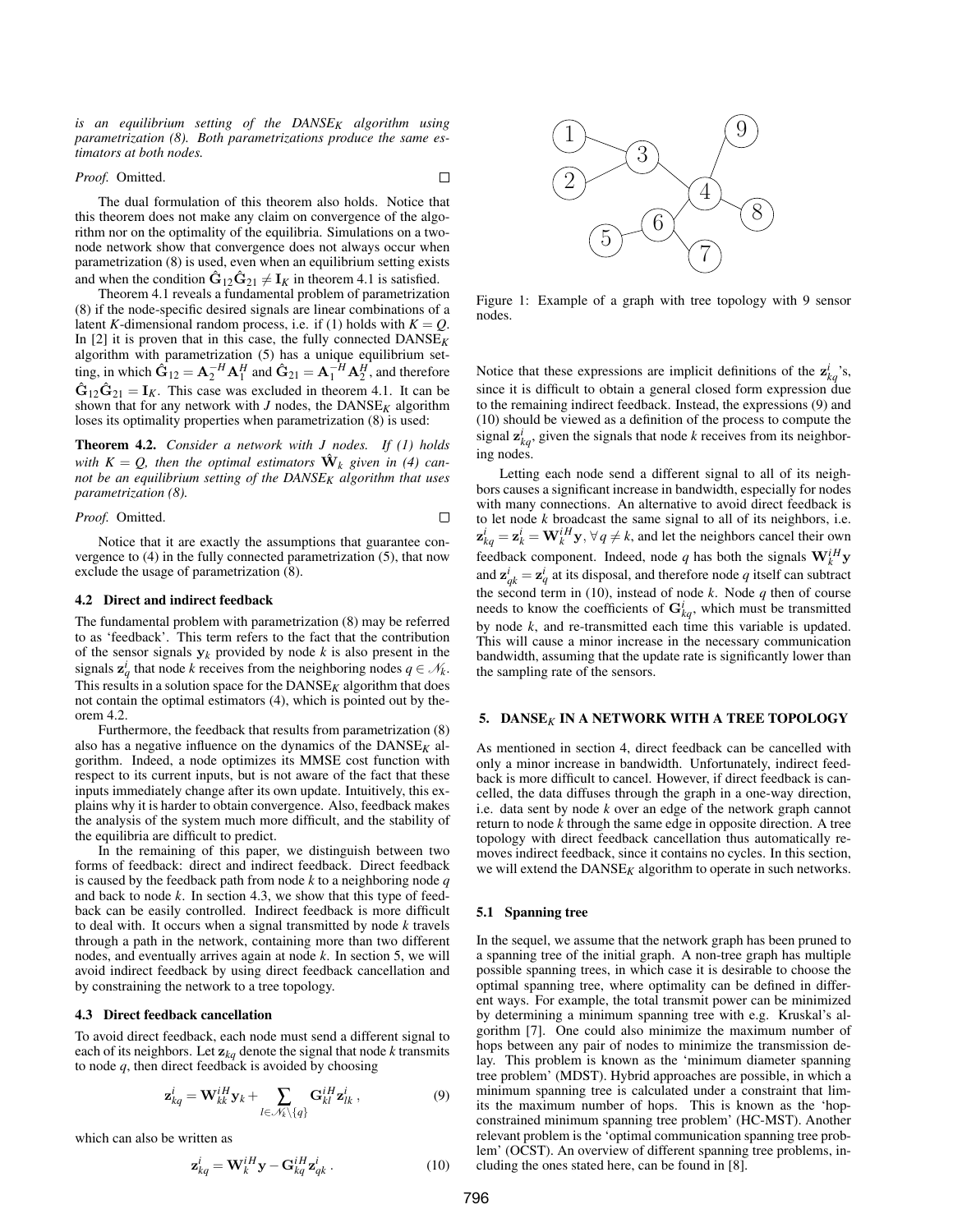

Figure 2: The  $DANSE_K$  scheme in a graph with a line topology.

## 5.2 The  $\text{DANSE}_K$  algorithm in a tree

In a tree topology, (9) can be easily solved by substition, where the leaf nodes act as starting points. Indeed, if *k* is a leaf node, then  $\mathbf{z}^i_{kq} = \mathbf{W}^{iH}_{kk} \mathbf{y}_k$ , which does not contain contributions of any other node. For the sake of an easy exposition, we assume that a node *k* transmits a different signal to each of its neighbors, i.e. the signal  $z_{kq}$ <sup>*i*</sup> as in (10). Notice that this is equivalent to using a direct feedback cancellation approach, as explained in section 4.3, which is much more efficient in terms of communication bandwidth.

As in the fully-connected  $DANSE_K$  algorithm, a node  $k$  transmits a *K*-channel signal  $z_{kq}^i$  to a node  $q \in \mathcal{N}_k$ , which can be transformed by a  $K \times K$  matrix  $\mathbf{G}_{qk}^{i}$  in the receiving node q. Again, we assume  $G_{kk}^i = I_K$  for any *i* to minimize the degrees of freedom. We also assume that  $G_{kq}^i = O_{K \times K}$  for any *i* if  $k \notin \mathcal{N}_q$ , with  $O_{K \times K}$  denoting an all-zero  $K \times K$  matrix. Fig.2 illustrates this scheme for a graph with a line topology, which is a subgraph of the graph in Fig.1.

We also make the following changes in notation with respect to section 3: Matrix  $G_{k-q}^i$  now denotes the matrix containing all  $G_{kn}^i$ matrices for which  $n \in \mathcal{N}_k \setminus \{q\}$ . Vector  $\mathbf{z}_{-k}^i$  now denotes the vector in which all *K*-channel signals  $\mathbf{z}_{qk}^i$  are stacked, for all  $q \in \mathcal{N}_k$ .

Let *P* denote an ordered set of nodes that contains all nodes in the network, possibly with repetition of nodes. Let  $P_i$  denote the *j*-th element in this set and let  $|P|$  denote the number of elements in *P*. The DANSE*K* algorithm now consists of the following steps:

- 1. Initialize  $i \leftarrow 0$  $k \leftarrow P_1$  $\forall q \in \{1,\ldots,J\}: \, \mathbf{W}_{qq} \leftarrow \mathbf{W}_{qq}^0, \, \mathbf{G}_{q-q} \leftarrow \mathbf{G}_{q-q}^0, \, \text{where} \, \, \mathbf{W}_{qq}^0$ and  $\mathbf{G}_{q-q}^{0}$  are random matrices of appropriate dimension.
- 2. Node *k* updates its local parameters  $\mathbf{W}_{kk}^{i}$  and  $\mathbf{G}_{k-k}^{i}$  to minimize the local MSE, based on its inputs consisting of the sensor signals  $y_k$  and the compressed signals  $z^i_{qk}$ , that it receives from its neighboring nodes  $q \in \mathcal{N}_k$ . This corresponds to solving a smaller local MMSE problem:

$$
\left[\begin{array}{c}\mathbf{W}_{kk}^{i+1} \\ \hline \mathbf{G}_{k-k}^{i+1}\end{array}\right] = \underset{\mathbf{W}_{kk},\mathbf{G}_{k-k}}{\arg\min} E\left\{ \|\mathbf{d}_k - \left[\mathbf{W}_{kk}^H \,|\, \mathbf{G}_{k-k}^H\right] \left[\begin{array}{c}\mathbf{y}_k \\ \hline \mathbf{z}_{-k}^i\end{array}\right]\|^{2} \right\}.
$$
\n(11)

The parameters of the other nodes do not change, i.e.

$$
\forall q \in \{1,\ldots,J\} \backslash \{k\} : \mathbf{W}_{qq}^{i+1} = \mathbf{W}_{qq}^{i}, \mathbf{G}_{q-q}^{i+1} = \mathbf{G}_{q-q}^{i} . \quad (12)
$$

3. 
$$
i \leftarrow i+1
$$
  
\n $k \leftarrow B$  with  $t = (i \mod |B|)$ 

 $k \leftarrow P_t$  with  $t = (i \mod |P|) + 1$ 4. Return to step 2

The reason for introducing the updating order defined by *P* will become clear in the following section.

#### 5.3 Convergence and optimality

Notice that a tree defines a unique path between any pair of nodes, assuming that an edge can only be used once in a path. Let  $P_{p_1 \to p_t}$  =  $(p_1, p_2, \ldots, p_{t-1}, p_t)$  denote the ordered set of nodes defining the unique path from node  $p_1$  to node  $p_t$ . Define

$$
\mathbf{G}_{p_1 \leftarrow p_t}^i = \mathbf{G}_{p_{t-1}p_t}^i \mathbf{G}_{p_{t-2}p_{t-1}}^i \dots \mathbf{G}_{p_2p_3}^i \mathbf{G}_{p_1p_2}^i \tag{13}
$$

with  $p_j$  denoting the *j*-th node that is visited in the path  $P_{p_1 \to p_i}$ . We define  $G_{k \leftarrow k}^i = G_{kk}^i = I_k$ . The order of the G's in (13) must be the same as the order of the edges in the inverse path  $P_{p_1 \leftarrow p_t}$ . For example, the matrix  $G_{1 \leftarrow 8}^i$  for the graph depicted in Fig.1 is  $G_{1\leftarrow 8}^i = G_{48}^i G_{34}^i G_{13}^i$ . This structure is clearly visible in the net-work with line-topology of Fig.2, which is a subgraph of the graph in Fig.1, defined by the path  $P_{1\rightarrow 8}$ . Notice that  $G_{8\leftarrow 1}^i = G_{1\rightarrow 8}^i =$  $\mathbf{G}^i_{31}\mathbf{G}^i_{43}\mathbf{G}^i_{84}.$ 

The parametrization of the  $\mathbf{W}_k^i$  at node *k* in iteration *i* is now

$$
\mathbf{W}_{k}^{i} = \begin{bmatrix} \mathbf{W}_{11}^{i} \mathbf{G}_{k-1}^{i} \\ \vdots \\ \mathbf{W}_{JJ}^{i} \mathbf{G}_{k-J}^{i} \end{bmatrix} .
$$
 (14)

Notice that (14) defines a solution space for  $W_k^i$  that depends on the network topology.

In the beginning of this paper, we assumed that all desired signals  $\mathbf{d}_k$  are in the same *K*-dimensional signal subspace, as indicated by (1) with  $K = Q$ . From (4), we know that in this case

$$
\forall k, q \in \{1, ..., J\} : \mathbf{\hat{W}}_k = \mathbf{\hat{W}}_q \mathbf{A}_{kq}
$$
 (15)

with  $\mathbf{A}_{kq} = \mathbf{A}_q^{-H} \mathbf{A}_k^H$ . Formula (15) shows that all columns of  $\hat{\mathbf{W}}_k$  for any *k* are in the same *K*-dimensional subspace. This means that the set of  $\hat{\mathbf{W}}_k$ 's belongs to the solution space used by the  $\mathrm{DANSE}_{K}$ algorithm as specified by (14). Indeed, by setting  $\mathbf{W}_{kk}^i = \mathbf{\hat{W}}_{kk}$  for any *k*, and by setting the non-zero  $G_{kq}^i$  matrices equal to  $G_{kq}^i$  =  $\mathbf{A}_{kq}$ , we automatically have that  $\mathbf{G}_{k\leftarrow l}^{i} = \mathbf{A}_{kl}$  for any *k* and *l*, since  $\mathbf{A}_{nl}\mathbf{A}_{kn} = \mathbf{A}_{kl}$ , for any *k*,*l* and *n*.

The following theorem provides a sufficient condition on the updating order  $P$  for  $DANSE_K$  to guarantee convergence to the optimal estimators.

Theorem 5.1. *Consider a connected graph with a tree topology. Let P denote an ordered set of nodes that defines a path through the graph that starts in k and ends in any*  $q \in \mathcal{N}_k$ *, such that*  $∀t ∈ {1, ..., J}$ :  $t ∈ P$ . *If* (*1*) holds with  $K = Q$ , then the DANSE<sub>K</sub> *algorithm as described in section 5.2 converges for any initialization of its parameters to the MMSE solution (4) for all k.*

The theorem states that the updating order of the nodes must correspond to a cyclic path through the network. This means that if node *k* updates in iteration *i*, then the node updating in iteration  $i+1$  will be in  $\mathcal{N}_k$ . For example, for the graph in Fig.1, a possible choice for *P* is  $P = (1,3,2,3,4,9,4,8,4,6,5,6,7,6,4,3)$ .

 $\Box$ 

Extensive simulations show that the condition in theorem 5.1 on the updating order *P* is sufficient, but not necessary. In fact, the algorithm always appears to converge, regardless of the updating order of the nodes (see also section 6). This is stated here as an observation since a proof is not yet available. However, choosing an updating order satisfying the condition in theorem 5.1 usually results in a faster convergence for the majority of the nodes.

 $Pr$